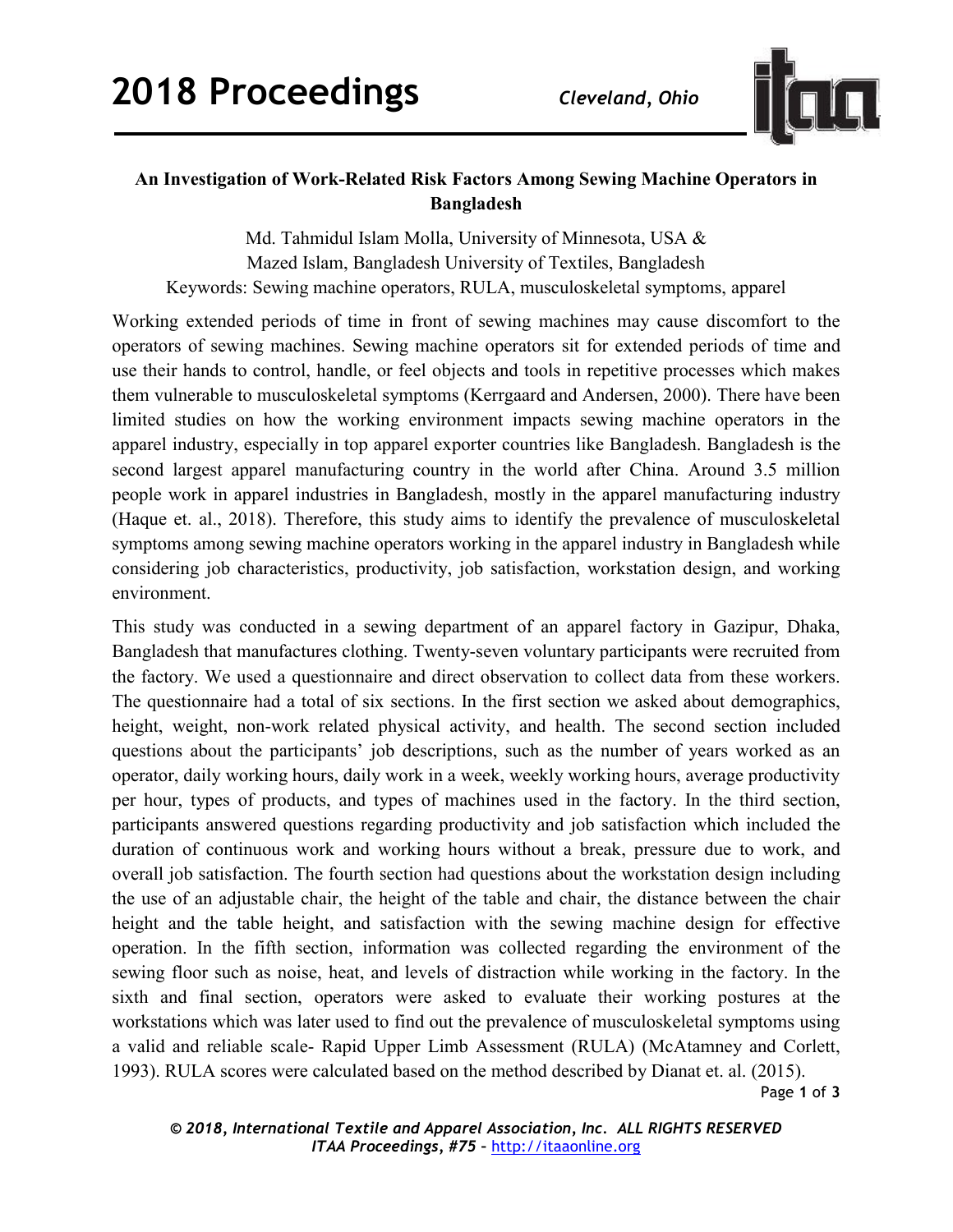Out of the 27 participants, 12 (44.44%) were men and 15 (55.56%) were women. The average age of the participants was 25 years. The average height and weight of the participants were 5 feet 2 inches and 121 pounds respectively. Out of 27 participants, 77.78% were married. The average monthly salary of the operators was \$142. The results showed that 14.81% of the operators were illiterate, whereas 89.18% went to high school. 22.22% of the participants mentioned that they performed some kind of physical activity such as exercise, running etc., 18.52% mentioned that they smoked, and 14.81% reported that they had some kind of chronic illness. The average number of years these operators had worked in the factory was 3 years and each operator worked 48-60 hours in 6 days of the week. Most of the operators used plain sewing machines, overlock machines, or flatlock machines. 66.67% of the total operators mentioned that they performed continuous work for at least 1 to 2 hours without any break (>10 minutes), whereas 22.22% worked continuously for 2-3 hours. All participants mentioned taking a 45-60 minutes break during their lunch time and 62.96% participants mentioned that they felt somewhat stressed due to work; 18.52% participants mentioned they were not satisfied with their current job. Additionally, none used the adjustable chairs in the sewing department. The average height of the chairs and the tables were 18.78 inches and 32.85 inches, respectively; 11.11% of the workers thought that the distance between the chair and the table height was not adequate. And while 81.48% were somewhat satisfied with the sewing machine design, 18.51% were unhappy with the design. When asked about the environment of the sewing floor, 62.96% reported too much noise on the sewing floor, 48.15% found the room to be too warm, and 44.44% mentioned that there were too many distractions. Finally, the RULA mean score for A(arm/wrist), B (neck/trunk/leg), and grand score, was 3 (range: 2-4), 3.33 (range: 2-6), and 4.70 (range: 2-8) respectively. In general, participants felt pain in upper arms, lower arms, hands/wrists, shoulders, upper back, lower back, knees, ankles/feet, and hips.

The results showed that working in front of the sewing machines for a long period of time might cause musculoskeletal problems for the sewing machine operators which is consistent with previous studies (Ozturk and Esin,1993). Further, the environment of the sewing machine rooms, job characteristics, and workstation design were not satisfactory in some cases and might impact participants' health. Future studies should run statistical analyses to address the direct impact of the variables on the musculoskeletal problems. Moreover, comprehensive studies should be performed with a larger sample size. Finally, further studies should be performed to provide detailed guidelines for the improvement of the work environment for the operators.

Page **2** of **3**